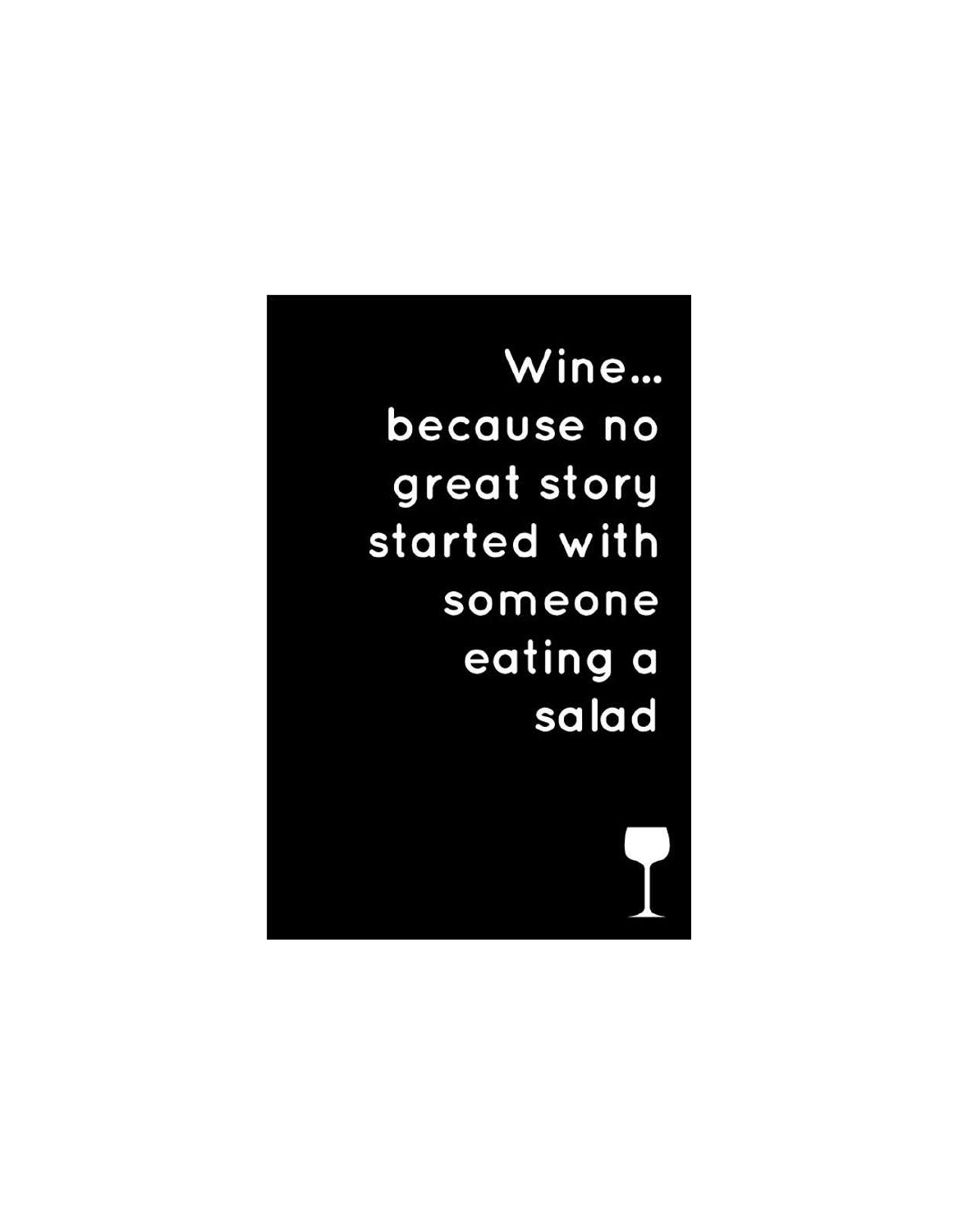# RED WINES

| <b>CABERNET SAUVIGNON</b>                                                        | <b>Bottle</b> |
|----------------------------------------------------------------------------------|---------------|
| Sebastiani Cabernet Sauvignon North Coast                                        | 40            |
| Francis Coppola Claret Black Label Cabernet Sauvignon Geyserville                | 33            |
| Josh Cellars Cabernet Sauvignon California                                       | 39            |
| Chimney Rock Cabernet Sauvignon Stags Leap District Napa Valley Appellation 2018 | 171           |
| Ferrari Carano Cabernet Sauvignon Alexander Valley 2017                          | 70            |
| Rocca Collinetta Cabernet Sauvignon Napa Valley 2009                             | 140           |
| Caymus Cabernet Sauvignon Napa Valley 2019                                       | 180           |
| Honig Bartolucci Cabernet Sauvignon Napa Valley 2010                             | 169           |
| Cakebread Cellars Cabernet Sauvignon Napa Valley 2018                            | 160           |
| Louis Martini Cabernet Sauvignon Sonoma County 2018                              | 39            |
| Mandrarossa Sicilian Cabernet Sauvignon Sicily 2017                              | 28            |
| Rodney Strong Cabernet Sauvignon Sonoma County 2018                              | 48            |
| Orin Swift Palermo Cabernet Sauvignon Napa Valley 2018                           | 125           |
| MERLOT                                                                           |               |
| Gnarly Head Merlot California                                                    | 28            |
| Greystone Merlot Southern Australia                                              | 28            |
| Sebastiani Merlot North Coast                                                    | 40            |
| Kendall Jackson Vintner's Reserve Merlot Sonoma County                           | 48            |

Bell Merlot *Napa Valley 2010* 120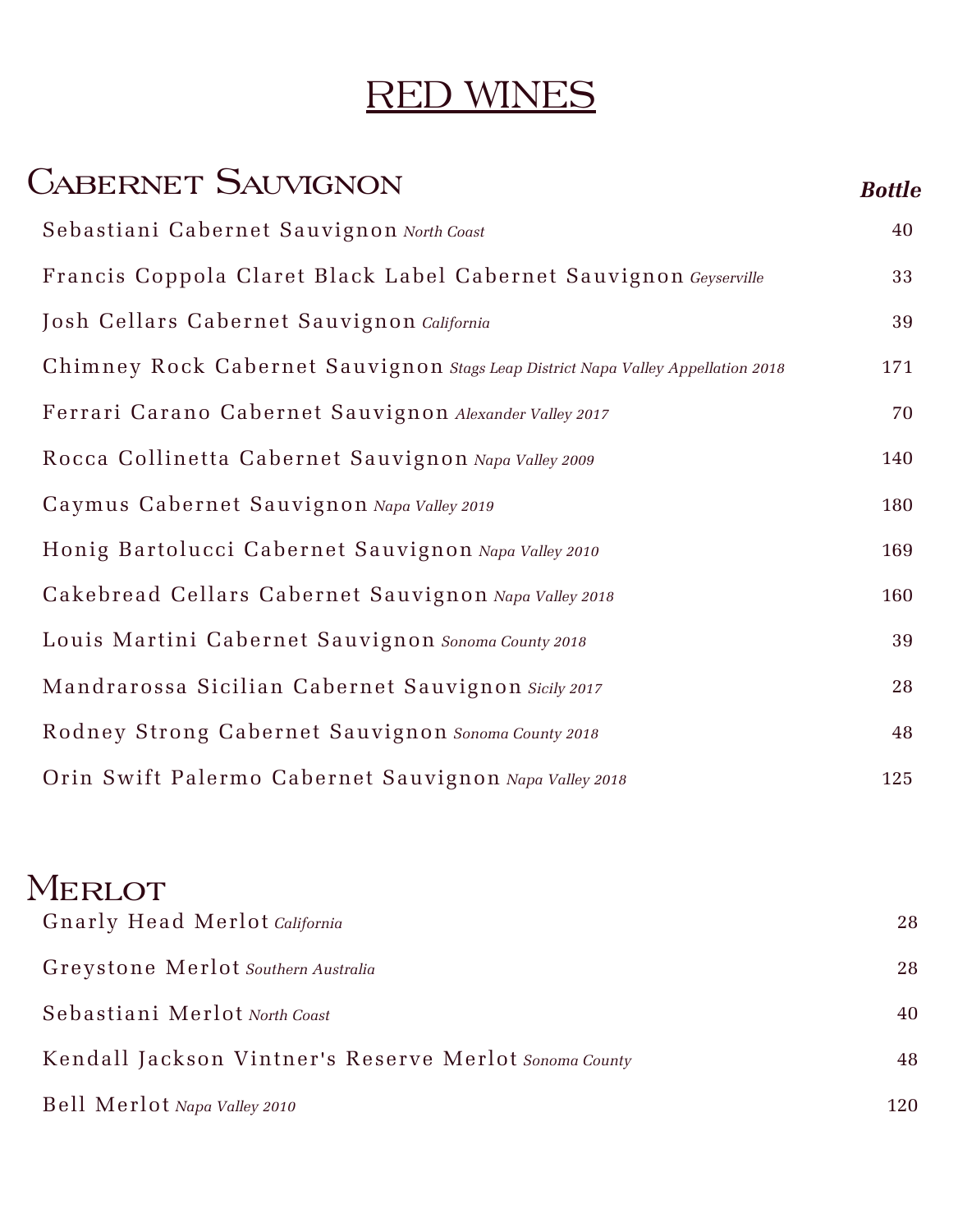| <b>CHIANTI</b><br>Castello Banfi Chianti Classico Tuscany                         | <b>Bottle</b><br>38 |
|-----------------------------------------------------------------------------------|---------------------|
|                                                                                   |                     |
| Castello Banfi Chianti Riserva Tuscany                                            | 49                  |
| Ruffino Chianti Riserva Ducale Tuscany                                            | 66                  |
| Lamole di Lamole Chianti Classico Blue Label Tuscany                              | 45                  |
| <b>PINOT NOIR</b><br>La Crema Pinot Noir Sonoma Coast                             | 54                  |
| <b>Irony Pinot Noir Monterey County</b>                                           | 36                  |
| Francis Coppola Pinot Noir Monterey County                                        | 34                  |
| <b>MALBEC</b>                                                                     |                     |
| Trivento Malbec Mendoza                                                           | 28                  |
| Alamos Malbec Mendoza                                                             | 28                  |
| <b>SUPER TUSCAN</b>                                                               |                     |
| Banfi Col di Sasso Tuscany (Cabernet Sauvignon/Sangiovese)                        | 29                  |
| Banfi Centine Rosso Tuscany (Cabernet Sauvignon/Sangiovese/Merlot)                | 30                  |
| Banfi Cum Laude Tuscany 2016 (Cabernet Sauvignon/Merlot/Sangiovese/Syrah)         | 74                  |
| Antinori Villa Rosso Tuscany (Cabernet Sauvignon, Sangiovese, Merlot, Syrah)      | 48                  |
| Argiano "NC" Non Confuditur Tuscany 2018 (Cabernet Sauvignon, Merlot, Sangiovese) | 48                  |
| Casa Brancaia Tre Tuscany 2018 (Cabernet Sauvignon, Sangiovese, Merlot)           | 48                  |
| <b>MERITAGE</b>                                                                   |                     |
| Josh Cellars Legacy California                                                    | 39                  |
| Apothic Red Modesto                                                               | 28                  |
| Eco Terreno Three Vine Red Alexander Valley 2014                                  | 50                  |
| Rutherford Hill Barrel Select Napa Valley 2016                                    | 61                  |
| Charles Krug Generations Reserve Napa Valley 2017                                 | 116                 |
| Orin Swift Abstract Saint Helena 2019                                             | 89                  |
| The Prisoner Red Blend Napa Valley 2019                                           | 117                 |
|                                                                                   |                     |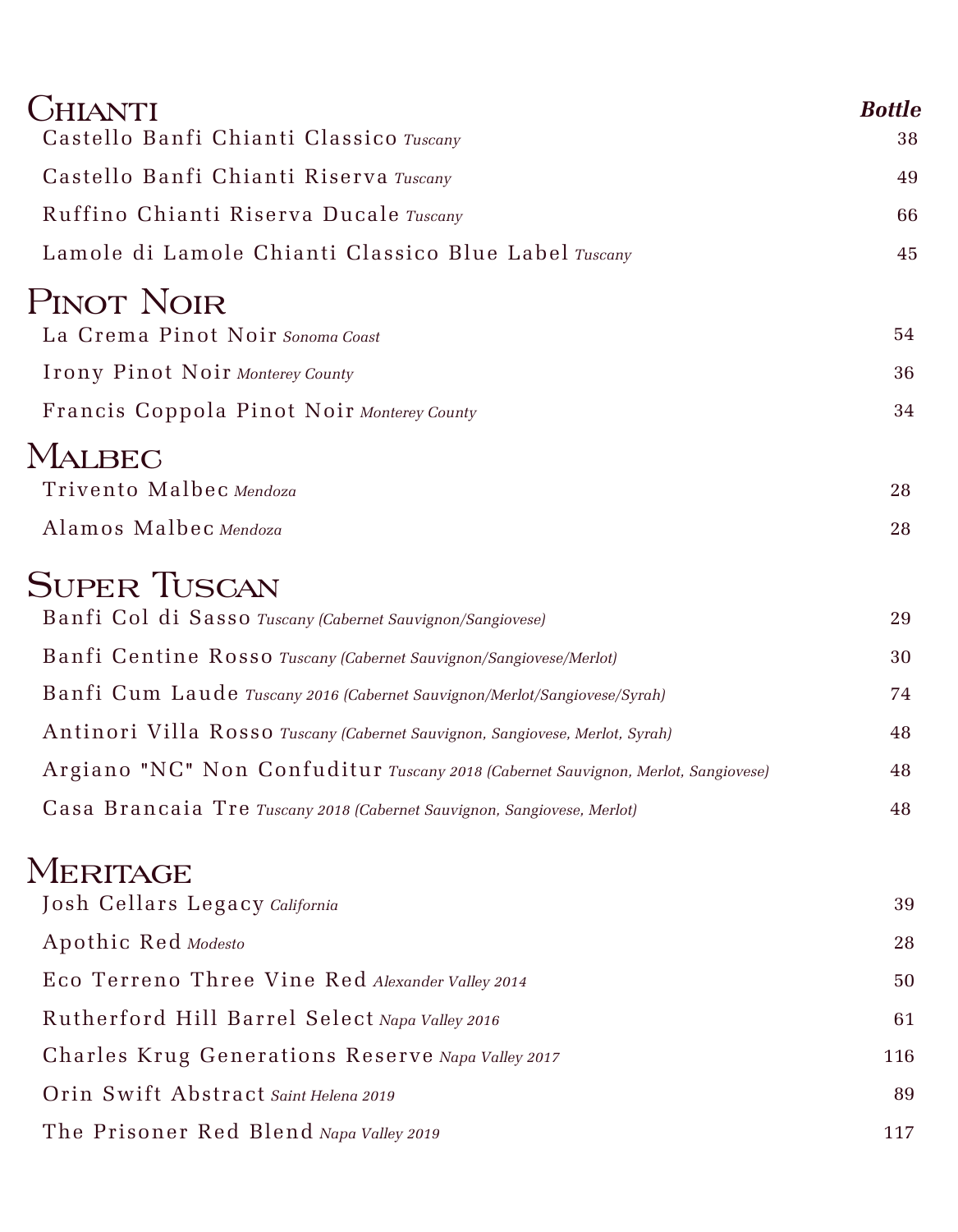## Additional reds

| Banfi Rosso di Montalcino Tuscany<br>Baby Brunello           | 57  |
|--------------------------------------------------------------|-----|
| Colli Del Mancuso Ciro Riserva Calabria                      | 39  |
| Four Virtues Red Zinfandel St. Helena<br>Bourbon Barrel Aged | 39  |
| Valori Montepulciano d'Abruzzo Abruzzo                       | 29  |
| Angelo Gaja Promis Tuscany 2108                              | 112 |
| Maraia Barbera del Monferrato Marchesi di Barolo             | 39  |
| Orin Swift 8 Years in the Desert Napa Valley 2020            | 120 |
| Villa Fazzolari Gaglioppo Calabria, Italy                    | 27  |
| Pere Anselme Chateauneuf-du-Pape La Fiole France             | 64  |

*Bottle*

## **AMARONE**

| Sartori Amarone Valpolicella 2015           | 89  |
|---------------------------------------------|-----|
| Bertani Amarone Valpolicella 2006           | 190 |
| Tommasi Amarone Valpolicella 2015           | 109 |
| Palazzo Maffei Amarone Valpolicella 2013    | 63  |
| i Castei Amarone Classico Valpolicella 2015 | 64  |

## Barolo

| Marchesi di Barolo Piemonte 2008         | 111 |  |
|------------------------------------------|-----|--|
| Marchesi di Barolo Cannubi Piemonte 2013 | 169 |  |
| Villa Monsignore Barolo Piemonte 2011    | 89  |  |

## Brunello

| Silvio Nardi Brunello di Montalcino Tuscany 2015                | 134 |
|-----------------------------------------------------------------|-----|
| Frescobaldi Castel Giocondo Brunello di Montalcino Tuscany 2012 | 119 |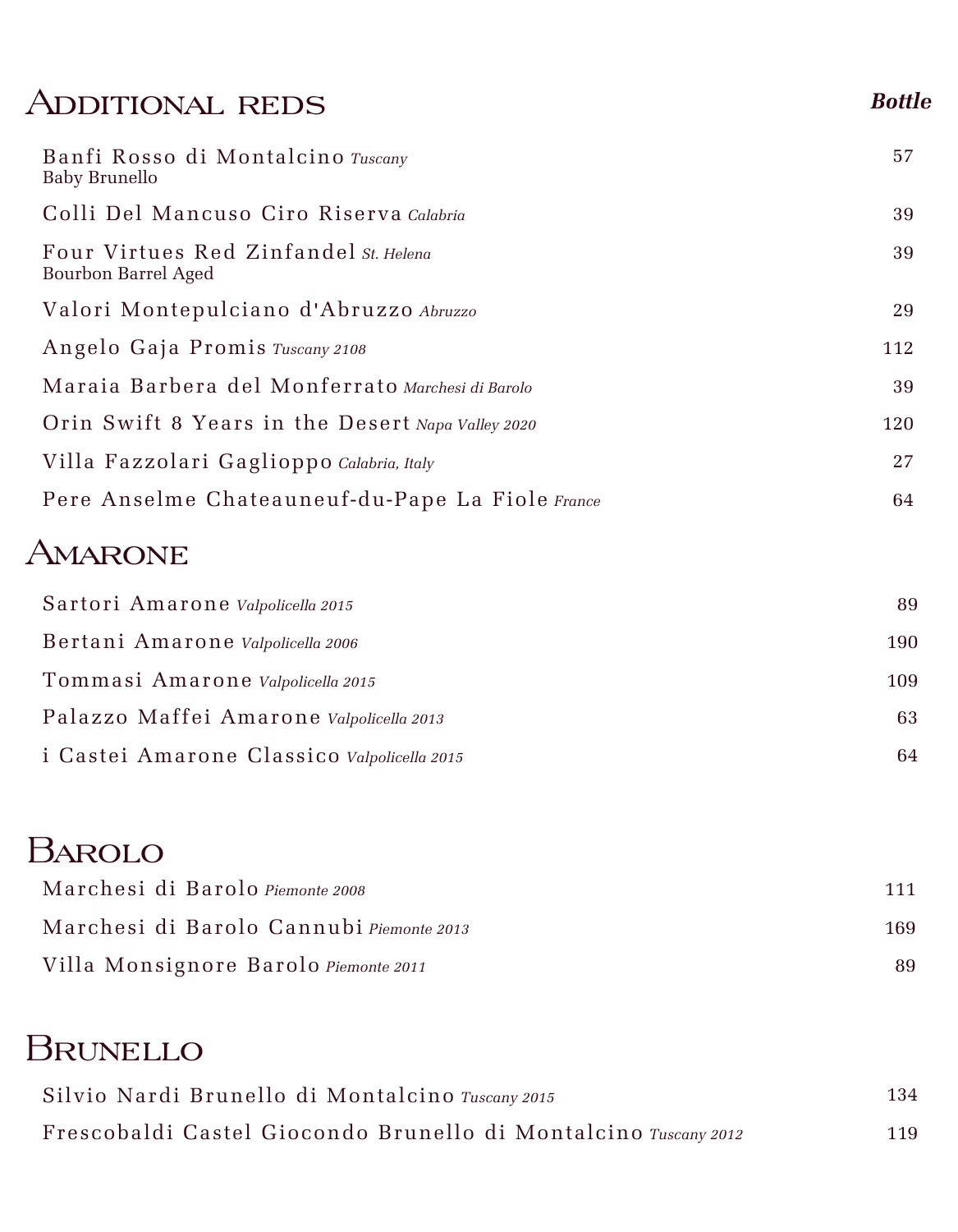# WHITE WINES

| <b>CHARDONNAY</b>                                             | <b>Bottle</b> |
|---------------------------------------------------------------|---------------|
| The Crusher Chardonnay Sonoma                                 | 28            |
| Ferrari Carano Chardonnay Alexander Valley                    | 53            |
| Sonoma-Cutrer Chardonnay Russian River Ranches                | 48            |
| Sebastiani Chardonnay Sonoma                                  | 29            |
| Zac Alexander Brown Uncaged Chardonnay Napa<br>Zac Brown Band | 36            |
| PINOT GRIGIO                                                  |               |
| Banfi San Angelo Pinot Grigio Tuscany                         | 38            |
| Maso Canali Pinot Grigio Trentino                             | 37            |
| Santa Margherita Pinot Grigio Trentino                        | 65            |
| <b>SAUVIGNON BLANC</b>                                        |               |
| Zac Alexander Brown Uncaged Sauvignon Blanc North Coast       | 36            |
| Hanna Sauvignon Blanc Russian River Valley                    | 45            |
| Ferrari Carano Fume Blanc Sonoma                              | 31            |
| ADDITIONAL WHITES                                             |               |
| Jacob's Creek Dry Riesling Austrailia                         | 28            |
| Villa Fazzolari Greco Bianco Calabria, Italy                  | 27            |
| CHAMPAGNE & SPARKLING WINES                                   |               |
| Canella Prosecco Veneto                                       | 28            |
| Martini & Rossi Asti Spumanti Piemonte                        | 31            |
| Korbel Brut Sonoma                                            | 38            |
| Banfi Rosa Regale Tuscany<br>Sweet Sparkling Red              | 43            |
| Moet & Chandon Imperial France                                | 110           |
| Codorniu Colce Anna Spain                                     | 29            |
| Pasqua Prosecco 187ml Bottle   Italy                          | 11            |
| Veuve-Du-Vernay Brut 187ml Bottle   France                    | 11            |
| Veuve-Du-Vernay Sparkling Rose 187ml Bottle   France          | 11            |